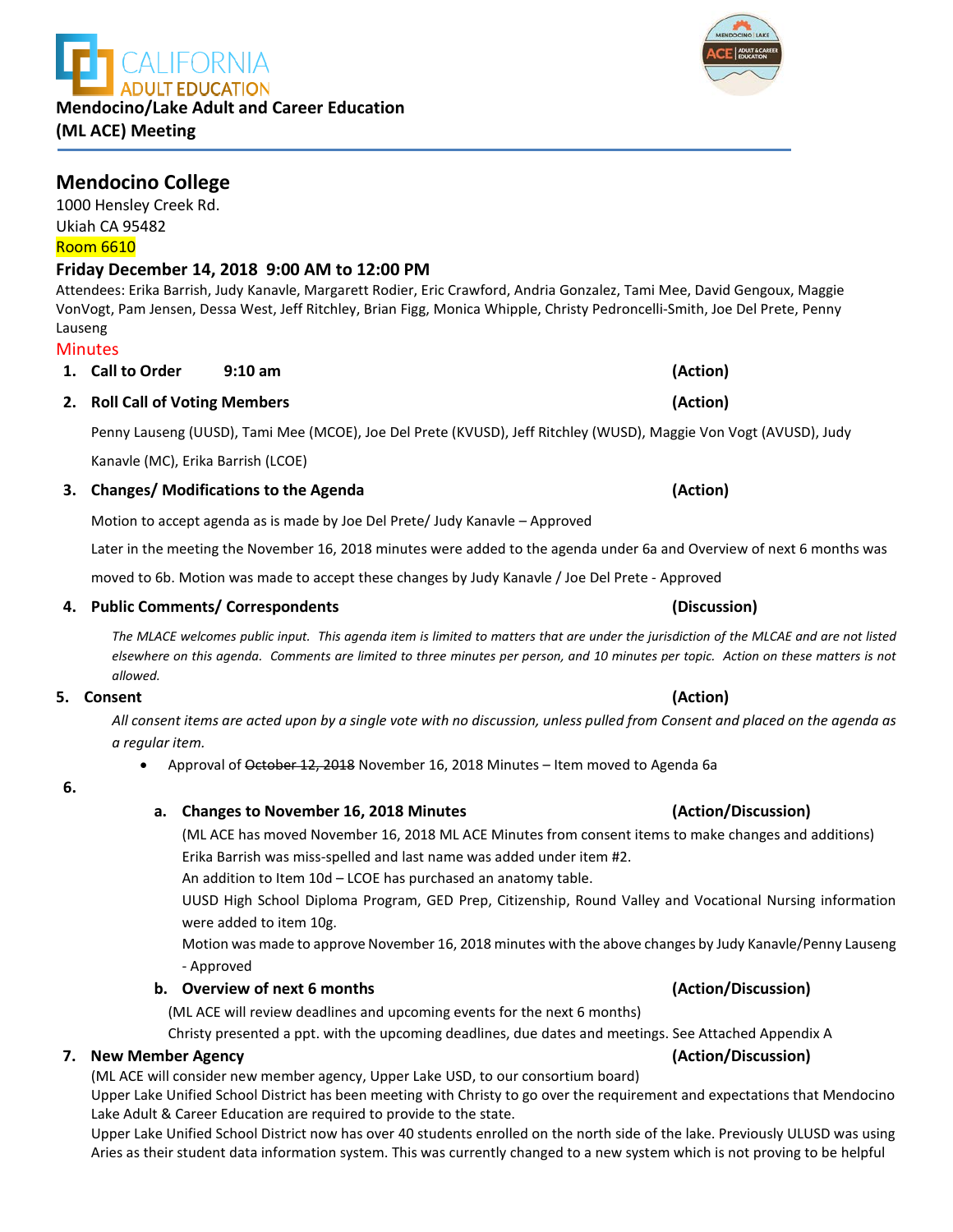Judy asked if ULUSD would be interested or capable to expand for more programs and if the admin support is there. Brian stated that he is now full time adult ed. and could possibly see the adult ed. programs working with the Mendocino College to offer more classes to students. The superintendent Giovanni would need to be included in the discussion with Judy to grow more programs with the Mendocino College. Margaret shared that DOR provides computers to their participants and shared with Brian that the Lake County representative for DOR should be contacted.

Motion to accept ULUSD made by Penny Lauseng/Jeff Ritchley - Approved

### **8. Program Management Results (Action/Discussion)**

### Assignment of PATs

Christy went over each PAT and asked for volunteers to meet and discuss these PAT's separately. Below is the volunteers for the PAT's and Monica will be sending out meeting doodles next week for all to respond and start meeting.

- **a.** LCOE CNA Program Support Erika Barrish, Christy Smith, Judy Kanavle, Tami Mee
- **b.** LCOE Admin Asst. Position Erika Barrish, Christy Smith, Judy Kanavle
- **c.** Kelseyville USD HiSET Prep Joe Del Prete, Christy Smith, Judy Kanavle, Jaqueline Orozco
- **d.** Round Valley Outreach & Support Specialist Kym Daley/Susan Brady, Christy Smith, Monica Whipple, Maggie Von Vogt

## **9. Summit Outcomes (Action/Discussion)**

(ML ACE will report out the priority outcomes and survey results from the  $2^{nd}$  Annual C2C Summit) Christy presented a ppt with the survey results – See Attached Appendix B

MPA Group – Tammy, Erika, Kym Swift, Eric Crawford, Christy, New Outreach Person

Business Pathway – Judy and Tami will work together to fill the gap regarding the short term non-credit computer class.

Workforce Connection – Stacey Caico will reach out to start a workgroup to connect with the workforce.

Construction and Trades – Judy informed the group that Jennifer Riddell will be creating curriculum for a non-credit course that can be offered by Mendocino College and at any of our other agencies.

Workgroup for truck driving / heavy equipment operator: Jeff Ritchley, Eric Crawford, Erika Barrish (resource)

Eric informed the group that Career Point volunteered to be the connection point. The consortium would like to follow up with Stacey Caico to possibly connect to North Coast Builders exchange. Participants at the summit would like to see the relationship between Career Point and the employer improve.

Judy would like to know from the consortium what was learned and what we could recommend for next year review. The group agreed the location of the Conference Center worked best. The group also would like to have a different caterer for the small breakfast and lunch. The group discussed possibly having other representatives bring a booth or table with their agency information. Invite private sector, more marketing. Possibly doing something different than mapping in the 3 different sectors. Further networking from the education agencies. Fall of 2019 have a summit/meeting of agency and employers, possibly have MPIC or Career Point, this date to be determined at a later meeting.

### **10. Director Position (Action/Discussion)**

(ML ACE will review how to proceed with filling the Director's position)

Judy shared that she does not believe this half time director position will be able to complete any of the summit outcomes that the consortium will need to work on. Christy also believes that the work of a full time director is needed to have any of the programs grow. Joe Atherton mentioned that he would like to have a contingency plan in place for approx. 3 months.

Motion made to make the Director of MLACE a full time position by Joe Del Prete/Erika Barrish – Approved Judy abstain

Discussion: Joe would like to have a workgroup committee

### **11. Member Updates-Program Review Presentations (Action/Discussion)**

(Members will present program review for 17-18 school year, including updates for 18-19 flex funding)

- **a.** Lake COE Erika went over an updated program review for the programs that are running within their agency. More interviews for the Admin Asst. Position will be held today. This position will be funded by MLACE and by LCOE General funds. The CNA program was not offered this year so LCOE would like to flex their money into the continuing education units (CEU) short term only until LCOE can run their CNA program. Motion to allow LCOE to flex their CNA funds toward CEU made by Judy/Maggie - Approved
- **b.** Willits USD 26 students were enrolled last fiscal year and 23 are now enrolled in this fiscal year. 13 students received their diplomas.
- **c.** Mendo College Christy would like to flex Mendocino College funds that were being held for the director's position in the amount of \$30,000 to go into "One-Time" funds.



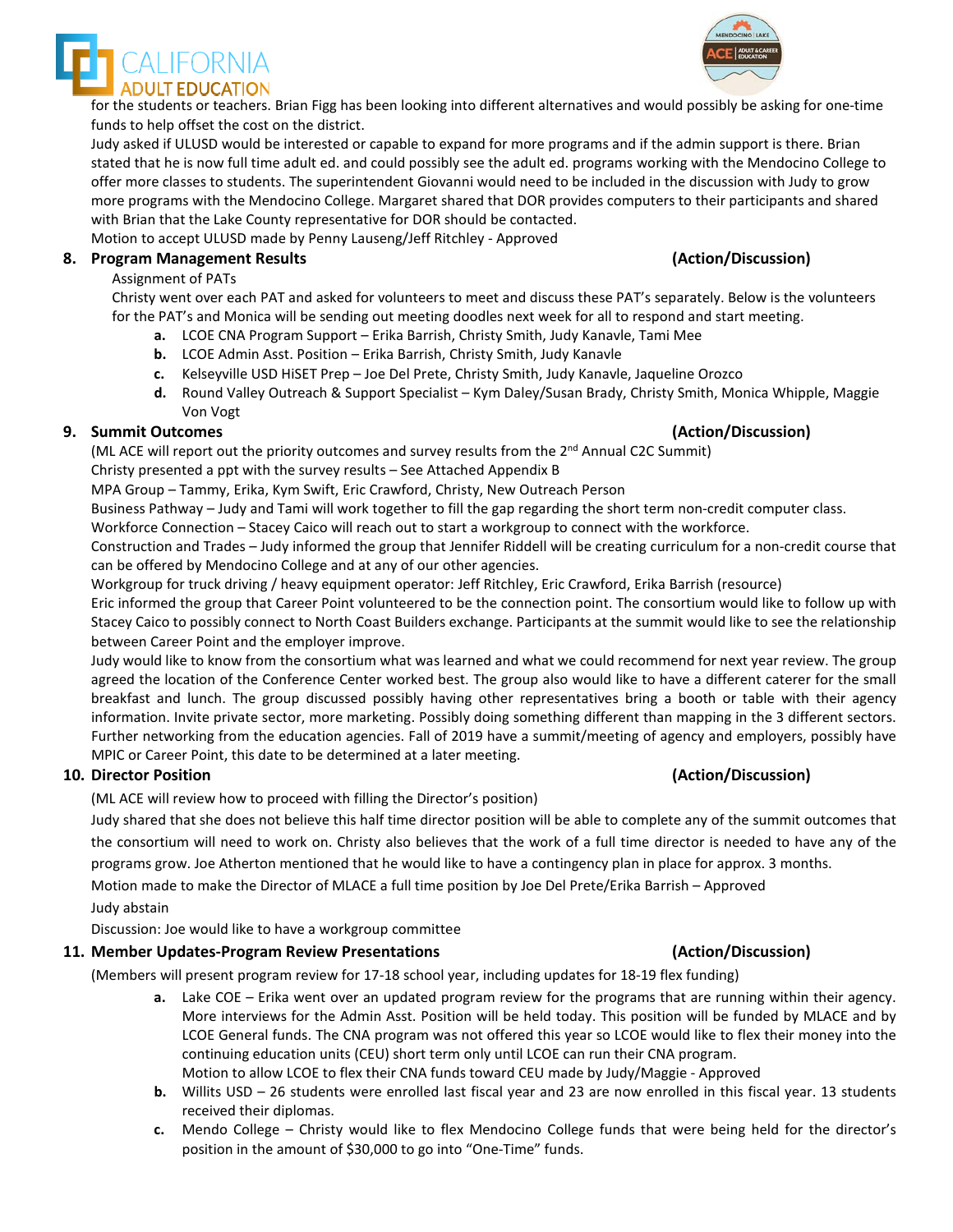



 Motion to approve the flex of funds from the Mendocino college funds to the "One-Time" made by Brian/Erika - Approved

### **12. Next Meeting Date and Time**

- **a.** January 11, 2019 from 9-12pm
	- i. 12:15 -1:15pm Data Workgroup Meeting
- 13. **Adjourn 12:10pm (Action)**

### Appendix A



### Appendix B

2<sup>nd</sup> Annual C2C Summit Outcomes • Survey Results: 18 responses out of 56 sent (32%) 1. Overall, how satisfied or dissatisfied were you with the 2nd Annual Curriculum to Career Summit on November 2nd? 88% Satisfied + 2. How satisfied or dissatisfied were you with Session I, Setting the stage? 77% Satisfied + 3. How satisfied or dissatisfied were you with Session II – Workgroup Updates? 72% Satisfied + 4. How satisfied or dissatisfied were you with Session III - Pathways Mapping? 83%<br>Satisfied + 5. How satisfied or dissatisfied were you with Session IV - Workforce Connection? 66% Satisfied + 6. How satisfied or dissatisfied were you with Session V - Share out & Wrap up? 83%7. 7. As a result of the summit, do you feel more connected or less connected to the work that other agencies are doing in the region. 83% more connected 8. How satisfied or dissatisfied were you with the morning snacks and lunch provided? 66% Satisfied +